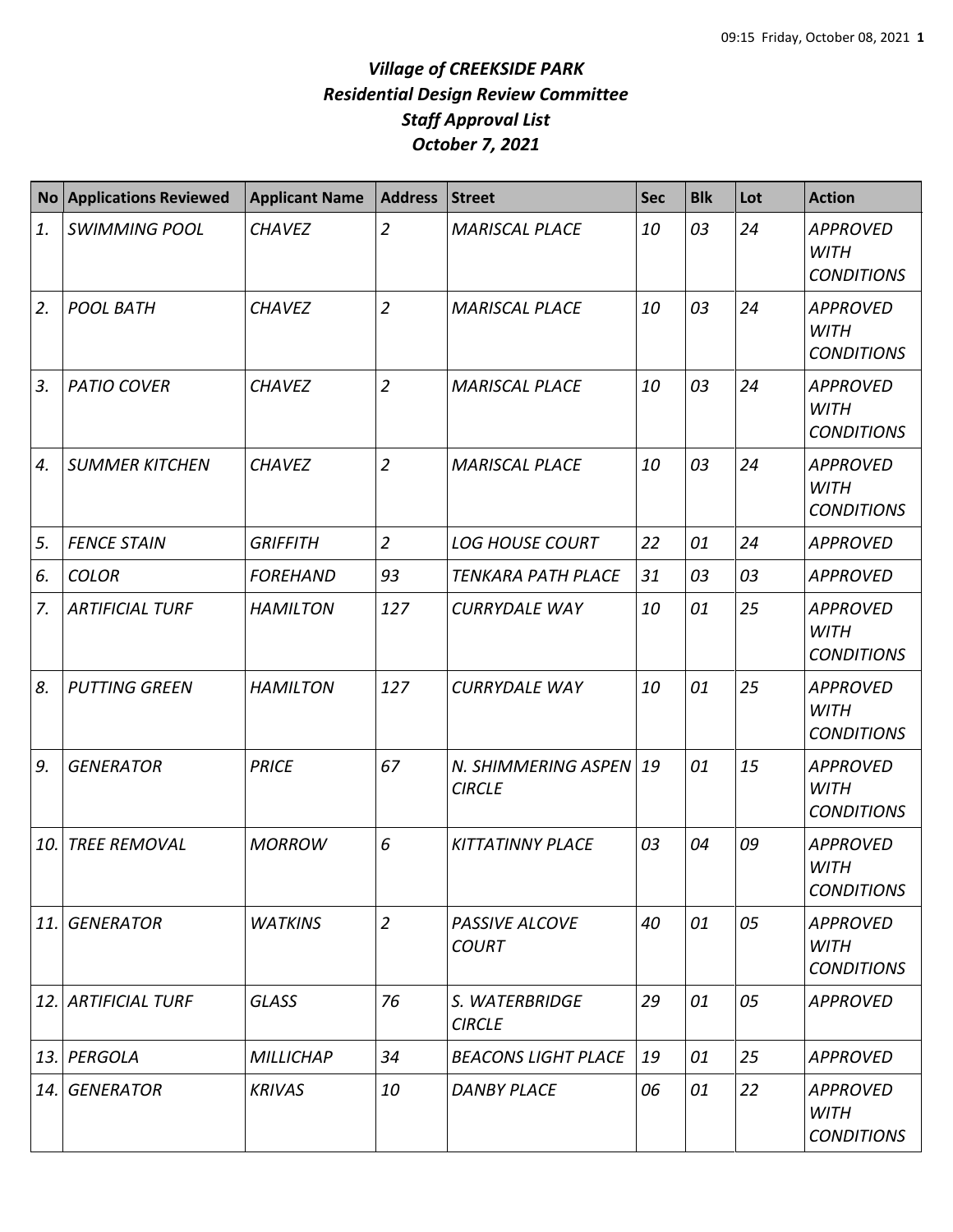| <b>No</b> | <b>Applications Reviewed</b> | <b>Applicant Name</b>                                     | <b>Address</b> | <b>Street</b>                        | <b>Sec</b> | <b>Blk</b> | Lot | <b>Action</b>                                       |
|-----------|------------------------------|-----------------------------------------------------------|----------------|--------------------------------------|------------|------------|-----|-----------------------------------------------------|
| 15.       | <b>GENERATOR</b>             | <b>PRICE</b>                                              | $\overline{2}$ | <b>RIVER RIDGE LOOP</b>              | 03         | 01         | 13  | <b>APPROVED</b><br><b>WITH</b><br><b>CONDITIONS</b> |
|           | <b>16. ARTIFICIAL TURF</b>   | <b>BOLDING JOINT</b><br><b>REV LIVING</b><br><b>TRUST</b> | 22             | <b>CHIPPEWA TRAIL</b>                | 03         | 04         | 28  | <b>APPROVED</b><br><b>WITH</b><br><b>CONDITIONS</b> |
| 17.       | <b>SWIMMING POOL</b>         | <b>BOLDING JOINT</b><br><b>REV LIVING</b><br><b>TRUST</b> | 22             | <b>CHIPPEWA TRAIL</b>                | 03         | 04         | 28  | <b>APPROVED</b><br><b>WITH</b><br><b>CONDITIONS</b> |
| 18.       | <b>GAZEBO</b>                | <b>BOLDING JOINT</b><br><b>REV LIVING</b><br><b>TRUST</b> | 22             | <b>CHIPPEWA TRAIL</b>                | 03         | 04         | 28  | <b>APPROVED</b><br><b>WITH</b><br><b>CONDITIONS</b> |
|           | <b>19. SUMMER KITCHEN</b>    | <b>BOLDING JOINT</b><br><b>REV LIVING</b><br><b>TRUST</b> | 22             | <b>CHIPPEWA TRAIL</b>                | 03         | 04         | 28  | <b>APPROVED</b><br><b>WITH</b><br><b>CONDITIONS</b> |
|           | <b>20. FIRE FEATURE</b>      | <b>BOLDING JOINT</b><br><b>REV LIVING</b><br><b>TRUST</b> | 22             | <b>CHIPPEWA TRAIL</b>                | 03         | 04         | 28  | <b>APPROVED</b><br><b>WITH</b><br><b>CONDITIONS</b> |
| 21.       | <b>GENERATOR</b>             | <b>CAMPBELL</b>                                           | 50             | <b>SWIVEL KNOT COURT</b>             | 31         | 01         | 18  | <b>APPROVED</b><br><b>WITH</b><br><b>CONDITIONS</b> |
| 22.       | <b>GENERATOR</b>             | <b>MCKEE</b>                                              | 55             | <b>STAR IRIS PLACE</b>               | 14         | 02         | 10  | <b>APPROVED</b><br><b>WITH</b><br><b>CONDITIONS</b> |
|           | 23. PAVING                   | <b>HEREDIA</b>                                            | 42             | <b>BLAIRS WAY</b>                    | 23         | 01         | 04  | <b>APPROVED</b>                                     |
|           | 24. BASKETBALL GOAL          | <b>RIVERA</b>                                             | 42             | <b>BEACONS LIGHT PLACE</b>           | 19         | 01         | 23  | <b>APPROVED</b><br><b>WITH</b><br><b>CONDITIONS</b> |
|           | 25. PATIO COVER              | <b>BRICENO</b><br><b>VILLASMIL</b>                        | 6              | <b>NESTING CRANE</b><br><b>COURT</b> | 06         | 01         | 36  | <b>APPROVED</b><br><b>WITH</b><br><b>CONDITIONS</b> |
|           | 26. SUMMER KITCHEN           | <b>BRICENO</b><br><b>VILLASMIL</b>                        | 6              | <b>NESTING CRANE</b><br><b>COURT</b> | 06         | 01         | 36  | <b>APPROVED</b><br><b>WITH</b><br><b>CONDITIONS</b> |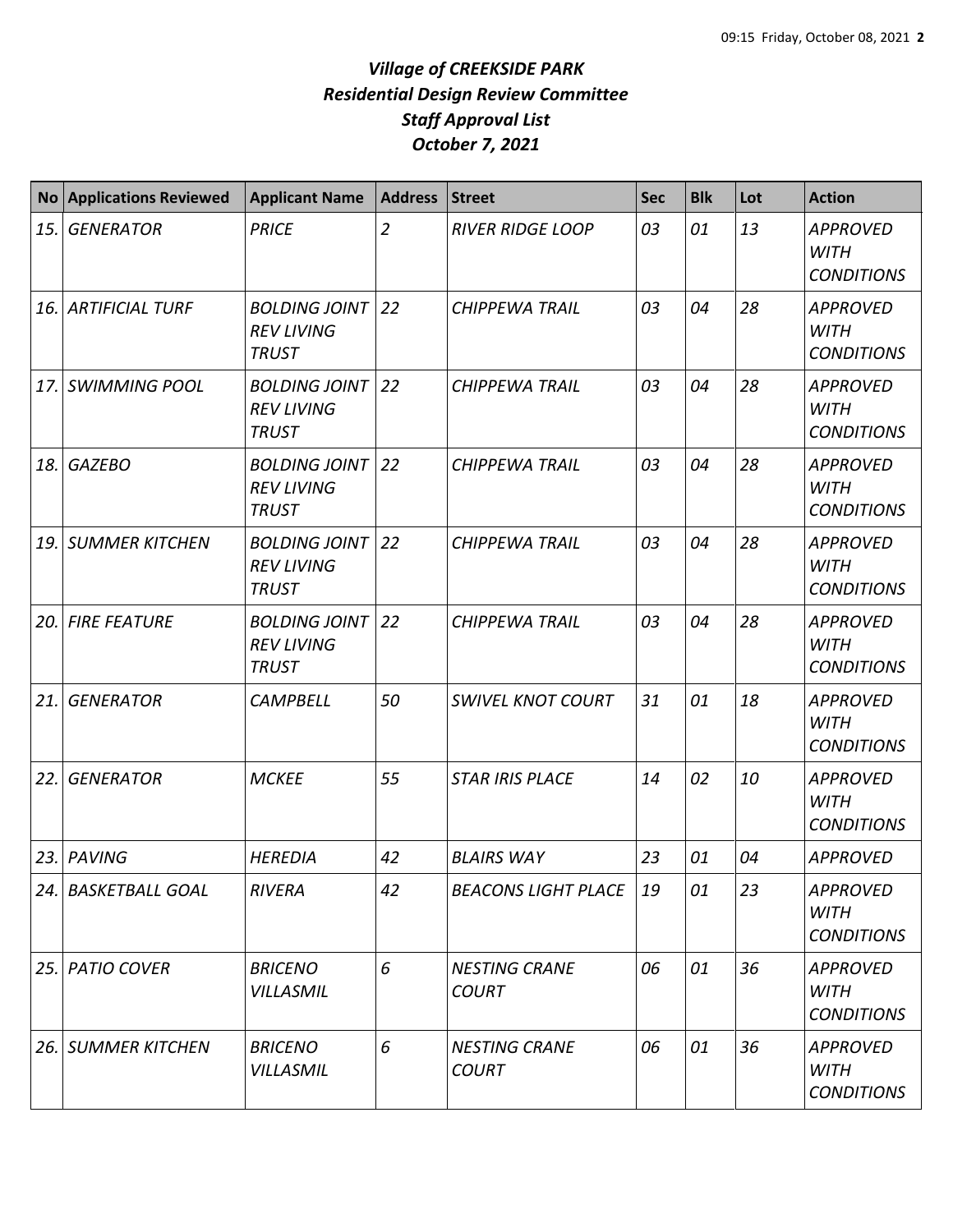| <b>No</b> | <b>Applications Reviewed</b>        | <b>Applicant Name</b>    | <b>Address</b> | <b>Street</b>                         | <b>Sec</b> | <b>Blk</b> | Lot | <b>Action</b>                                       |
|-----------|-------------------------------------|--------------------------|----------------|---------------------------------------|------------|------------|-----|-----------------------------------------------------|
| 27.       | <b>GENERATOR</b>                    | <b>MCCLAIN</b>           | 39             | <b>LIBERTY BRANCH BLVD</b>            | 32         | 01         | 10  | <b>APPROVED</b><br><b>WITH</b><br><b>CONDITIONS</b> |
| 28.       | <b>FENCE</b>                        | <b>SIMPSON</b>           | $\overline{2}$ | <b>GREAT OWL COURT</b>                | 31         | 01         | 23  | <b>APPROVED</b><br><b>WITH</b><br><b>CONDITIONS</b> |
| 29.       | <b>TREE REMOVAL</b>                 | <b>MICHAELIS</b>         | 39             | <b>VALLEY COTTAGE</b><br><b>PLACE</b> | 26         | 01         | 10  | <b>APPROVED</b>                                     |
| 30.       | <b>FENCE STAIN</b>                  | <b>SCHMID</b>            | 11             | DAFFODIL MEADOW<br><b>PLACE</b>       | 25         | 01         | 03  | <b>APPROVED</b>                                     |
| 31.       | <b>COLOR CHANGE</b>                 | <b>TREVINO</b>           | 94             | W. ARBOR CAMP<br><b>CIRCLE</b>        | 04         | 03         | 27  | <b>APPROVED</b>                                     |
| 32.       | <b>GENERATOR</b>                    | <b>GRIFFITH</b>          | $\overline{2}$ | <b>LOG HOUSE COURT</b>                | 22         | 01         | 24  | <b>APPROVED</b><br><b>WITH</b><br><b>CONDITIONS</b> |
| 33.       | <b>POOL BATH</b>                    | <b>GRIFFITH</b>          | $\overline{2}$ | <b>LOG HOUSE COURT</b>                | 22         | 01         | 24  | <b>APPROVED</b><br><b>WITH</b><br><b>CONDITIONS</b> |
| 34.       | <b>SWIMMING POOL</b>                | <b>VISONE DE</b><br>LIMA | 35             | <b>SUNRISE CREST TRAIL</b>            | 37         | 01         | 07  | <b>APPROVED</b><br><b>WITH</b><br><b>CONDITIONS</b> |
| 35.       | <b>TREE REMOVAL</b>                 | <b>COPSEY</b>            | $\mathfrak{Z}$ | <b>VIOLET SUNSET LANE</b>             | 38         | 01         | 03  | <b>APPROVED</b>                                     |
| 36.       | <b>DETACHED</b><br><b>STRUCTURE</b> | <b>VERFER CORP</b>       | $\overline{2}$ | S. MARSHSIDE PLACE                    | 21         | 01         | 08  | <b>APPROVED</b><br><b>WITH</b><br><b>CONDITIONS</b> |
| 37.       | PERGOLA                             | LARRAZABAL               | 35             | <b>BIRCH CANOE DRIVE</b>              | 21         | 03         | 04  | <b>APPROVED</b><br><b>WITH</b><br><b>CONDITIONS</b> |
| 38.       | PAVING                              | LARRAZABAL               | 35             | <b>BIRCH CANOE DRIVE</b>              | 21         | 03         | 04  | <b>APPROVED</b><br><b>WITH</b><br><b>CONDITIONS</b> |
| 39.       | <b>SOLAR PANELS</b>                 | <b>FRAKE LLC</b>         | $\mathfrak{Z}$ | <b>HOMED LARK PLACE</b>               | 13         | 02         | 28  | <b>APPROVED</b><br><b>WITH</b><br><b>CONDITIONS</b> |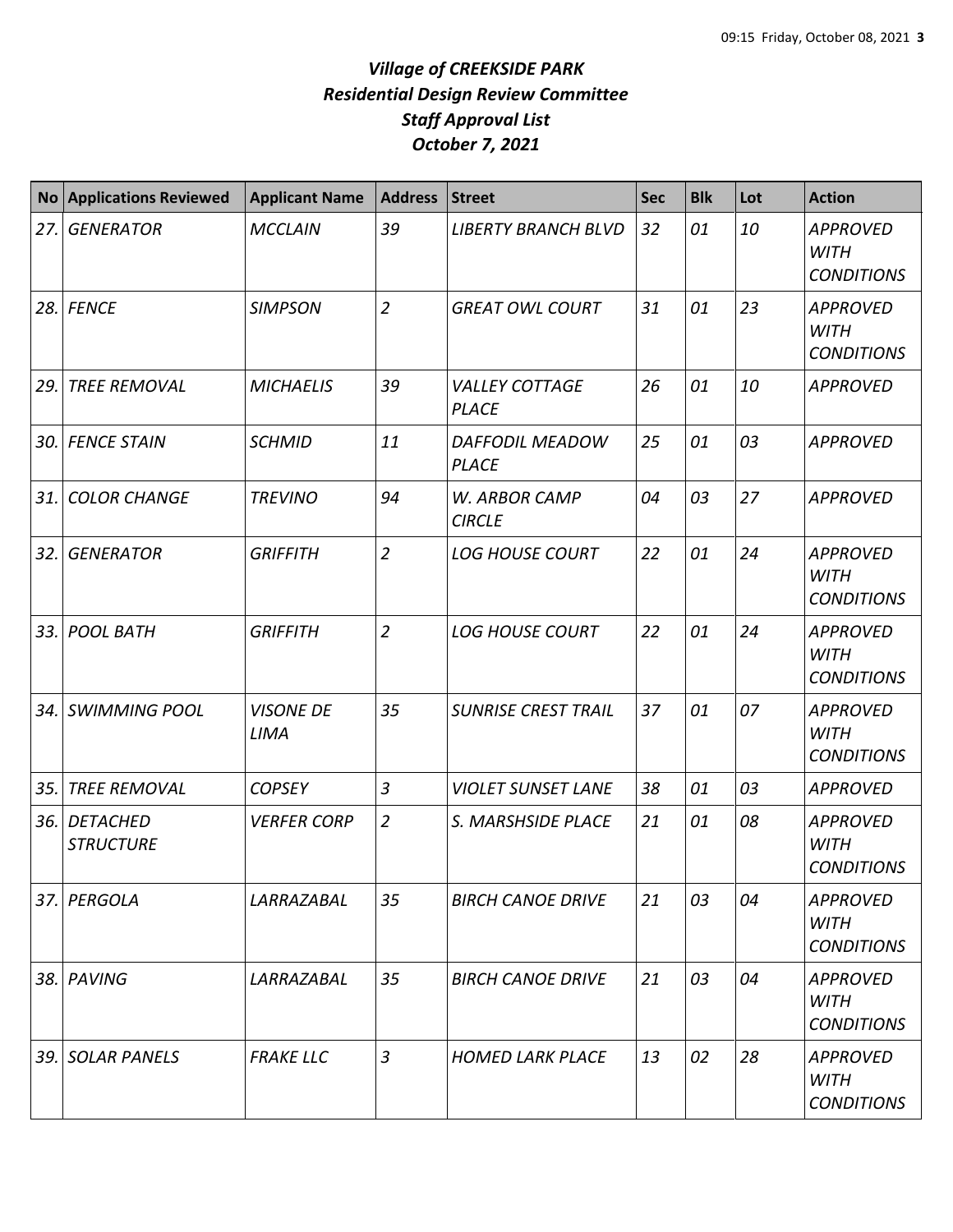| <b>No</b> | <b>Applications Reviewed</b> | <b>Applicant Name</b>                                      | <b>Address</b> | <b>Street</b>                         | <b>Sec</b> | <b>Blk</b> | Lot | <b>Action</b>                                       |
|-----------|------------------------------|------------------------------------------------------------|----------------|---------------------------------------|------------|------------|-----|-----------------------------------------------------|
| 40.       | <b>GAZEBO</b>                | <b>TAVILLC</b>                                             | 15             | <b>PRAIRIE FALCON</b><br><b>COURT</b> | 12         | 01         | 29  | <b>APPROVED</b>                                     |
| 41.       | <b>GENERATOR</b>             | <b>BARNES</b>                                              | $\overline{2}$ | <b>KITTATINNY PLACE</b>               | 03         | 04         | 08  | <b>APPROVED</b><br><b>WITH</b><br><b>CONDITIONS</b> |
| 42.       | <b>FENCE</b>                 | <b>BARNES</b>                                              | $\overline{2}$ | <b>KITTATINNY PLACE</b>               | 03         | 04         | 08  | <b>APPROVED</b><br><b>WITH</b><br><b>CONDITIONS</b> |
| 43.       | <b>GENERATOR</b>             | <b>HADZIC</b>                                              | 78             | N. THATCHER BEND<br><b>CIRCLE</b>     | 34         | 04         | 14  | <b>APPROVED</b><br><b>WITH</b><br><b>CONDITIONS</b> |
| 44.       | <b>TRASH CART SCREEN</b>     | <b>KITE</b>                                                | 85             | S. WATERBRIDGE<br><b>DRIVE</b>        | 29         | 02         | 02  | <b>APPROVED</b>                                     |
| 45.       | <b>EXTERIOR LIGHTING</b>     | <b>JONES</b>                                               | 18             | PEACE TREE WAY                        | 18         | 02         | 12  | <b>APPROVED</b><br><b>WITH</b><br><b>CONDITIONS</b> |
| 46.       | <b>TREE REMOVAL</b>          | <b>LANGONE</b>                                             | 55             | <b>WOODGLADE WAY</b>                  | 17         | 01         | 28  | <b>APPROVED</b><br><b>WITH</b><br><b>CONDITIONS</b> |
| 47.       | <b>PLAY STRUCTURE</b>        | <b>VERGES</b><br><b>ANDREU</b>                             | 111            | <b>BIRCH CANOE COURT</b>              | 20         | 01         | 24  | <b>APPROVED</b>                                     |
| 48.       | <b>FENCE</b>                 | <b>BRUCE</b>                                               | 10             | <b>FURY RANCH PLACE</b>               | 24         | 01         | 55  | <b>APPROVED</b>                                     |
| 49.       | <b>FENCE</b>                 | <b>VALICEVIC</b>                                           | 102            | S. BEECH SPRINGS<br><b>CIRCLE</b>     | 10         | 04         | 04  | <b>APPROVED</b><br><b>WITH</b><br><b>CONDITIONS</b> |
| 50.       | <b>GENERATOR</b>             | <b>KENT</b>                                                | 62             | <b>PIONEER CANYON</b><br><b>PLACE</b> | 22         | 02         | 23  | <b>APPROVED</b><br><b>WITH</b><br><b>CONDITIONS</b> |
| 51.       | <b>PLAY STRUCTURE</b>        | <b>DONATI</b><br><b>ARRIVILLAGA</b><br><b>HOLDINGS LLC</b> | 7312           | LAKE PALOMA TRAIL                     | 11         | 01         | 09  | <b>APPROVED</b>                                     |
| 52.       | <b>PLAY STRUCTURE</b>        | <b>LANGDON</b>                                             | $\overline{2}$ | <b>JADEN OAKS PLACE</b>               | 24         | 01         | 14  | <b>APPROVED</b>                                     |
| 53.       | <b>ROOF</b>                  | <b>WALKER</b>                                              | 79             | <b>W. COVE VIEW TRAIL</b>             | 06         | 01         | 48  | <b>APPROVED</b>                                     |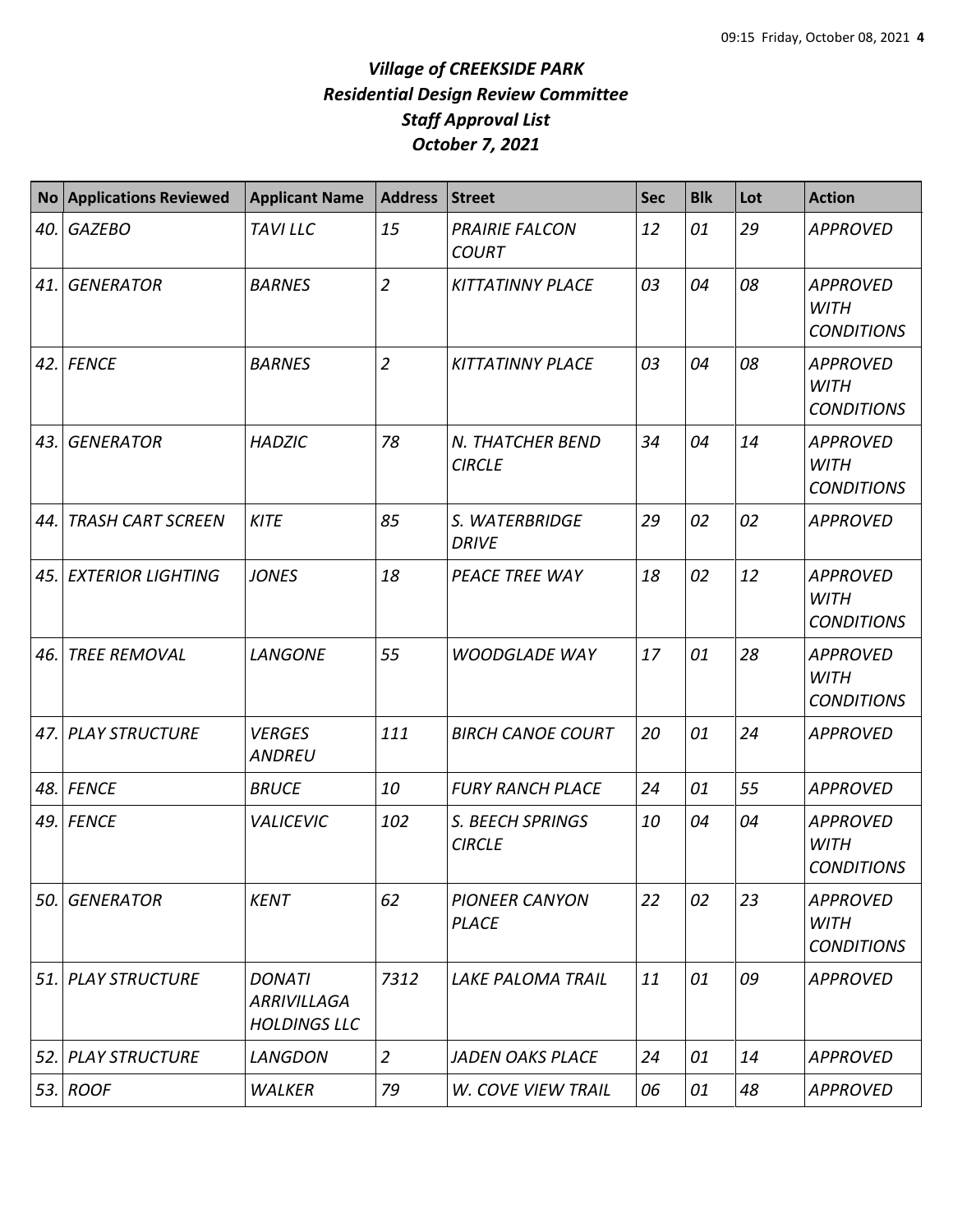| <b>No</b> | <b>Applications Reviewed</b> | <b>Applicant Name</b>            | <b>Address</b> | <b>Street</b>                            | <b>Sec</b> | <b>Blk</b> | Lot | <b>Action</b>                                       |
|-----------|------------------------------|----------------------------------|----------------|------------------------------------------|------------|------------|-----|-----------------------------------------------------|
| 54.       | <b>PATIO COVER</b>           | PATEL                            | 75             | S. SAGE SPARROW<br><b>CIRCLE</b>         | 11         | 03         | 23  | <b>APPROVED</b><br><b>WITH</b><br><b>CONDITIONS</b> |
| 55.       | <b>FENCE STAIN</b>           | <b>ELSOH</b>                     | 10             | <b>HOLLYFLOWER PLACE</b>                 | 15         | 01         | 21  | <b>APPROVED</b>                                     |
| 56.       | <b>ROOF</b>                  | <b>SAMSON</b>                    | 70             | <b>BUCK TRAIL PLACE</b>                  | 04         | 03         | 66  | <b>APPROVED</b>                                     |
| 57.I      | FENCE                        | PACE                             | 86             | <b>FINN CORNER WAY</b>                   | 36         | 08         | 06  | <b>APPROVED</b><br><b>WITH</b><br><b>CONDITIONS</b> |
| 58.       | <b>GENERATOR</b>             | <b>PACE</b>                      | 86             | <b>FINN CORNER WAY</b>                   | 36         | 08         | 06  | <b>APPROVED</b><br><b>WITH</b><br><b>CONDITIONS</b> |
| 59.       | <b>COLOR</b>                 | VALLS                            | 14             | <b>GENTLE BRANCH PLACE</b>               | 42         | 01         | 31  | <b>APPROVED</b>                                     |
| 60.       | <b>PLAY STRUCTURE</b>        | <b>NES REALTY LLC</b>            | 16             | <b>CLEARVIEW TERRACE</b><br><b>PLACE</b> | 42         | 01         | 14  | <b>APPROVED</b><br><b>WITH</b><br><b>CONDITIONS</b> |
| 61.       | <b>GENERATOR</b>             | <b>GOUVEA</b>                    | 78             | <b>HAMLIN LAKE DRIVE</b>                 | 09         | 02         | 02  | <b>APPROVED</b><br><b>WITH</b><br><b>CONDITIONS</b> |
| 62.       | <b>GENERATOR</b>             | <b>SCARF</b>                     | 6              | N. FREMONT RIDGE<br><b>LOOP</b>          | 23         | 01         | 23  | <b>APPROVED</b><br><b>WITH</b><br><b>CONDITIONS</b> |
| 63.       | <b>SWIMMING POOL</b>         | <b>ISORE ARIZA</b><br><b>LLC</b> | 19             | <b>FLORAL VISTA DRIVE</b>                | 41         | 01         | 24  | <b>APPROVED</b><br><b>WITH</b><br><b>CONDITIONS</b> |
|           | 64. SWIMMING POOL            | <b>OHANA TRUST</b>               | 38             | W. SAWYER RIDGE<br>DRIVE                 | 35         | 03         | 04  | <b>APPROVED</b><br>WITH<br><b>CONDITIONS</b>        |
| 65. I     | <b>SUMMER KITCHEN</b>        | <b>OHANA TRUST</b>               | 38             | <b>W. SAWYER RIDGE</b><br><b>DRIVE</b>   | 35         | 03         | 04  | <b>APPROVED</b><br><b>WITH</b><br><b>CONDITIONS</b> |
| 66.       | <b>FENCE</b>                 | <b>OHANA TRUST</b>               | 38             | <b>W. SAWYER RIDGE</b><br><b>DRIVE</b>   | 35         | 03         | 04  | <b>APPROVED</b><br><b>WITH</b><br><b>CONDITIONS</b> |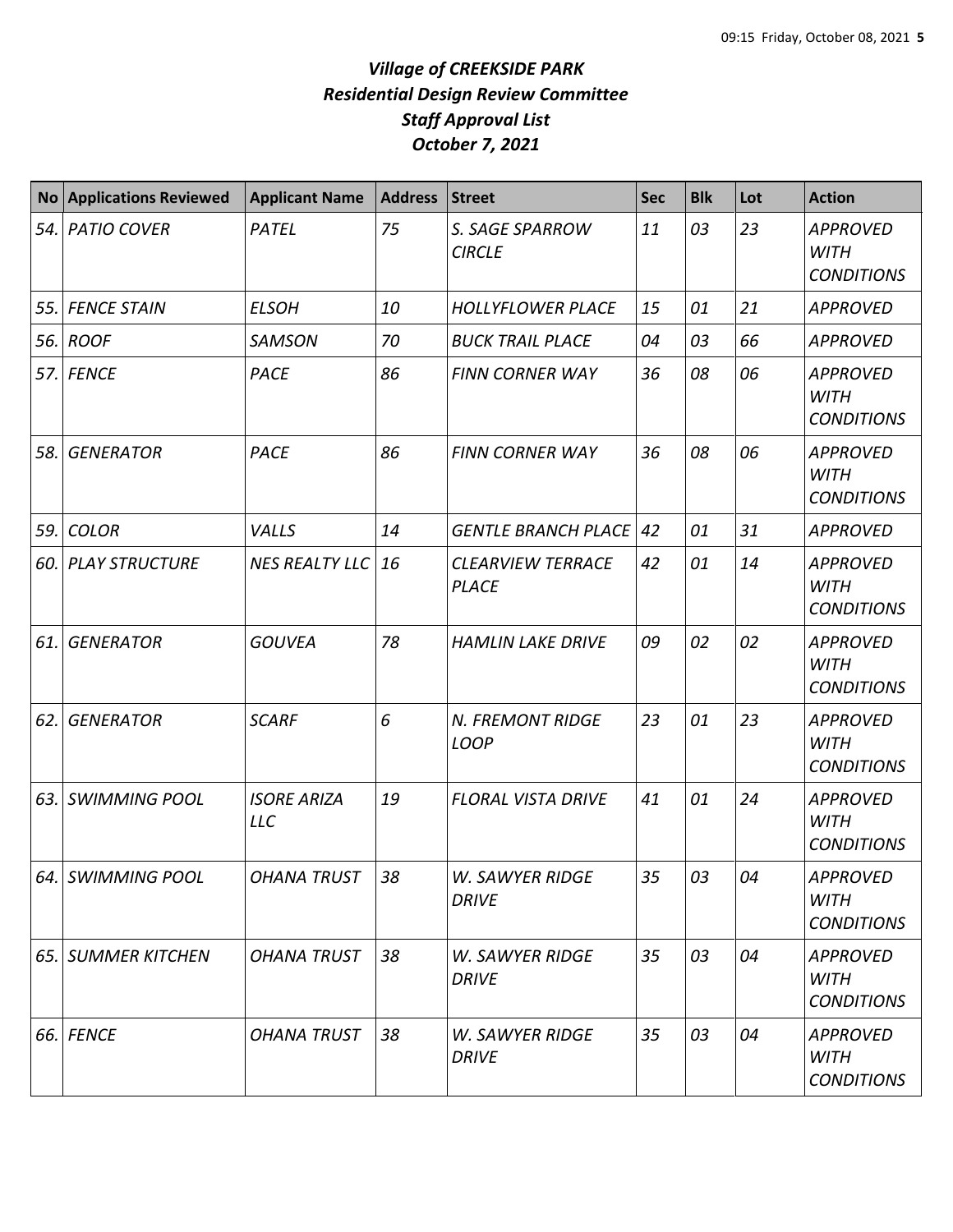| <b>No</b> | <b>Applications Reviewed</b> | <b>Applicant Name</b>             | <b>Address</b> | <b>Street</b>                      | <b>Sec</b> | <b>Blk</b>       | Lot | <b>Action</b>                                       |
|-----------|------------------------------|-----------------------------------|----------------|------------------------------------|------------|------------------|-----|-----------------------------------------------------|
| 67.       | <b>PATIO COVER</b>           | <b>FETNER</b>                     | 106            | N. WINTER SUNRISE<br><b>CIRCLE</b> | 38         | 02               | 11  | <b>APPROVED</b><br><b>WITH</b><br><b>CONDITIONS</b> |
| 68.       | <b>SUMMER KITCHEN</b>        | <b>FETNER</b>                     | 106            | N. WINTER SUNRISE<br><b>CIRCLE</b> | 38         | 02               | 11  | <b>APPROVED</b><br><b>WITH</b><br><b>CONDITIONS</b> |
| 69.       | PAVING                       | <b>RODRIGUEZ</b>                  | 19             | <b>VERDIN PLACE</b>                | 13         | 01               | 35  | <b>APPROVED</b><br><b>WITH</b><br><b>CONDITIONS</b> |
| 70.       | <b>TREE REMOVAL</b>          | <b>RODRIGUEZ</b>                  | 19             | <b>VERDIN PLACE</b>                | 13         | 01               | 35  | <b>APPROVED</b><br><b>WITH</b><br><b>CONDITIONS</b> |
| 71.       | <b>TREE REMOVAL</b>          | <b>MAIZE FLOWER</b><br><b>LLC</b> | 30             | <b>MAIZE FLOWER PLACE</b>          | 34         | 01               | 08  | <b>APPROVED</b><br><b>WITH</b><br><b>CONDITIONS</b> |
| 72.       | <b>SWIMMING POOL</b>         | <b>HARVEY</b>                     | 39             | <b>BEACONS LIGHT PLACE</b>         | 19         | 02               | 04  | <b>APPROVED</b><br><b>WITH</b><br><b>CONDITIONS</b> |
| 73.       | <b>GENERATOR</b>             | <b>PATIN</b>                      | 11             | <b>HOMED LARK PLACE</b>            | 13         | 02               | 26  | <b>APPROVED</b><br><b>WITH</b><br><b>CONDITIONS</b> |
| 74.       | <b>ROOF</b>                  | <b>SUTHERLAND</b>                 | 46             | <b>COVE VIEW TRAIL</b>             | 06         | 01               | 26  | <b>APPROVED</b>                                     |
| 75.       | <b>GAZEBO</b>                | <b>CORTINA</b>                    | 36             | <b>SNOWDROP LILY DRIVE</b>         | 41         | 02               | 08  | <b>APPROVED</b><br><b>WITH</b><br><b>CONDITIONS</b> |
| 76.       | <b>COLOR</b>                 | <b>DELFIELD</b>                   | 6              | <b>BEACONS LIGHT PLACE</b>         | 19         | $\boldsymbol{1}$ | 32  | <b>APPROVED</b>                                     |
| 77.       | <b>DOOR</b>                  | <b>DELFIELD</b>                   | 6              | <b>BEACONS LIGHT PLACE</b>         | 19         | 1                | 32  | <b>APPROVED</b>                                     |
| 78.       | <b>PLAY STRUCTURE</b>        | <b>DELFIELD</b>                   | 6              | <b>BEACONS LIGHT PLACE</b>         | 19         | 1                | 32  | <b>APPROVED</b><br><b>WITH</b><br><b>CONDITIONS</b> |
| 79.       | <b>SWIMMING POOL</b>         | <b>DEMETROPOLIS</b>               | 19             | N. ARROW CANYON<br><b>CIRCLE</b>   | 03         | 04               | 51  | <b>APPROVED</b><br><b>WITH</b><br><b>CONDITIONS</b> |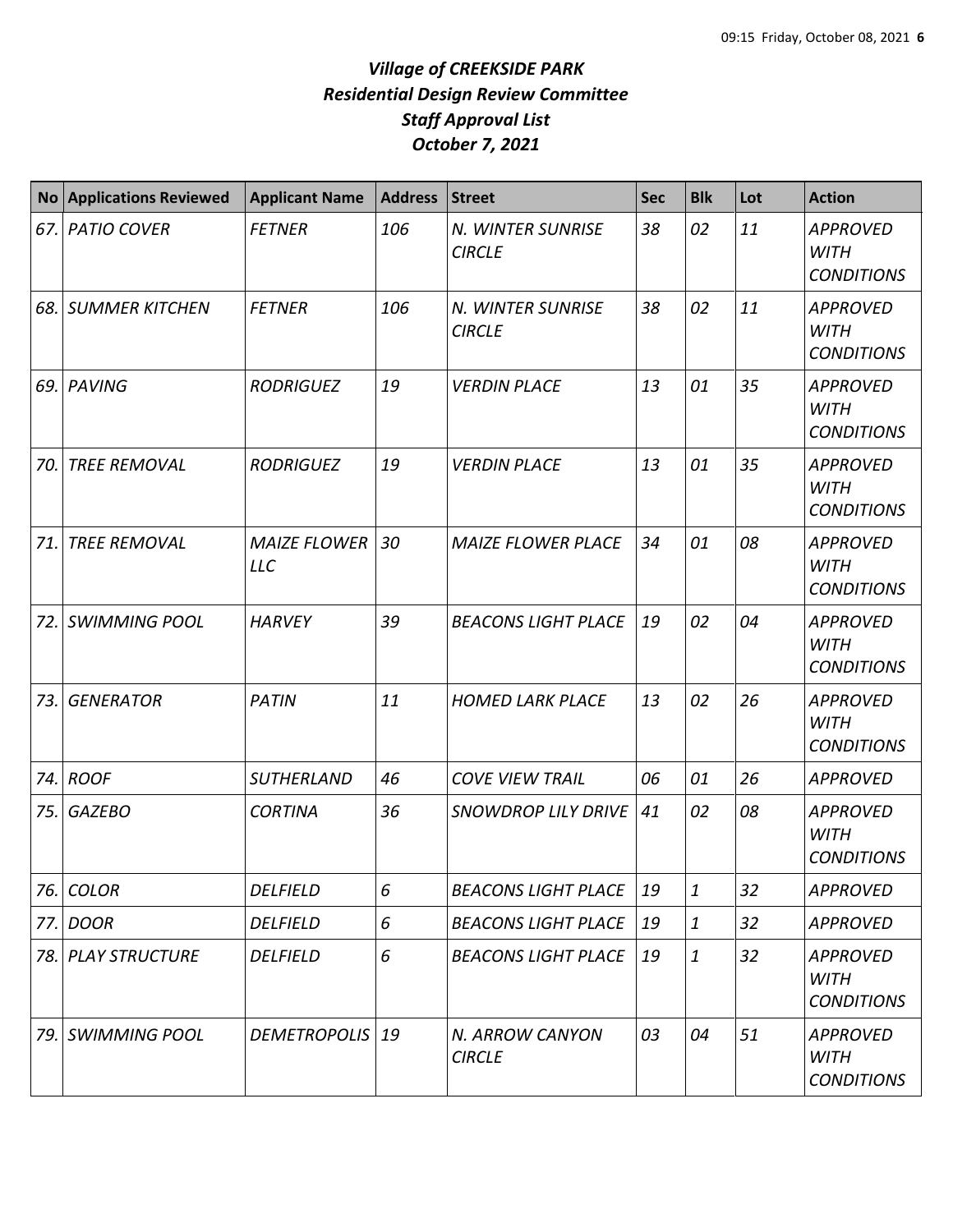| No  | <b>Applications Reviewed</b> | <b>Applicant Name</b> | <b>Address</b> | Street                                  | <b>Sec</b> | <b>Blk</b> | Lot | <b>Action</b>                                       |
|-----|------------------------------|-----------------------|----------------|-----------------------------------------|------------|------------|-----|-----------------------------------------------------|
| 80. | <b>GENERATOR</b>             | <b>SINGLETON</b>      | 110            | N. SAGE SPARROW<br><b>CIRCLE</b>        | 11         | 04         | 23  | <b>APPROVED</b><br><b>WITH</b><br><b>CONDITIONS</b> |
|     | 81. PATO COVER               | <b>GOROSTIETA</b>     | 27             | <b>NAGSHEAD PLACE</b>                   | 21         | 01         | 46  | <b>APPROVED</b><br><b>WITH</b><br><b>CONDITIONS</b> |
|     | 82. SWIMMING POOL            | <b>COOPER</b>         | 31             | <b>BRAKENDALE PLACE</b>                 | 18         | 01         | 08  | <b>APPROVED</b><br><b>WITH</b><br><b>CONDITIONS</b> |
| 83. | <b>ROOF</b>                  | <b>BARKOH</b>         | 6              | <b>WOODBOROUGH WAY</b>                  | 34         | 04         | 02  | <b>APPROVED</b>                                     |
|     | 84. ROOF                     | <b>KING</b>           | 55             | <b>HANDBRIDGE PLACE</b>                 | 03         | 03         | 41  | <b>APPROVED</b>                                     |
|     | 85. SWIMMING POOL            | <b>VANDER POL</b>     | 10             | <b>ARGOSY BEND PLACE</b>                | 24         | 01         | 25  | <b>APPROVED</b><br><b>WITH</b><br><b>CONDITIONS</b> |
| 86. | <b>SWIMMING POOL</b>         | <b>ALVAREZ</b>        | 62             | <b>HAMLIN LAKE DRIVE</b>                | 09         | 02         | 06  | <b>APPROVED</b><br><b>WITH</b><br><b>CONDITIONS</b> |
| 87. | <b>PATIO COVER</b>           | <b>FREDERICKS</b>     | 22             | <b>RED MOON PLACE</b>                   | 07         | 01         | 33  | <b>APPROVED</b><br><b>WITH</b><br><b>CONDITIONS</b> |
| 88. | <b>TREE REMOVAL</b>          | <b>FREDERICKS</b>     | 22             | <b>RED MOON PLACE</b>                   | 07         | 01         | 33  | <b>APPROVED</b><br><b>WITH</b><br><b>CONDITIONS</b> |
| 89. | <b>SWIMMING POOL</b>         | <b>WADELLA</b>        | 37             | <b>REFLECTING POINT</b><br><b>PLACE</b> | 16         | 01         | 41  | <b>APPROVED</b><br><b>WITH</b><br><b>CONDITIONS</b> |
|     | 90. AIR CONDITIONER          | <b>WEEKS</b>          | 75             | <b>BLUE NORTHER DRIVE</b>               | 35         | 01         | 13  | <b>APPROVED</b><br>WITH<br><b>CONDITIONS</b>        |
| 91. | <b>TRASH CART SCREEN</b>     | <b>WEEKS</b>          | 75             | <b>BLUE NORTHER DRIVE</b>               | 35         | 01         | 13  | <b>APPROVED</b>                                     |
|     | 92. SWIMMING POOL            | <b>BENEDETTO</b>      | 98             | N. CURLY WILLOW<br><b>CIRCLE</b>        | 15         | 01         | 09  | <b>APPROVED</b><br><b>WITH</b><br><b>CONDITIONS</b> |